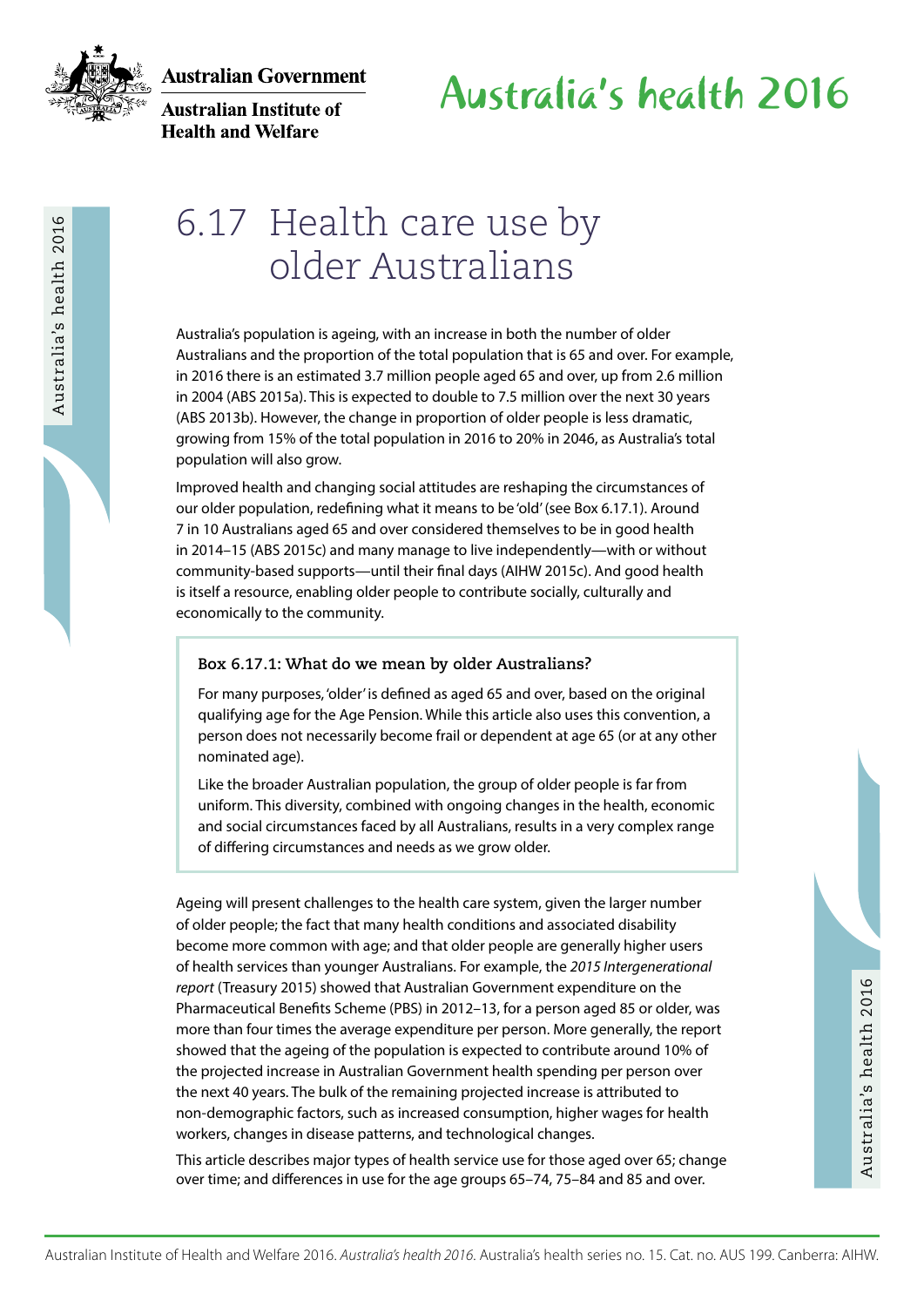

Australia's health 2016

**Australian Government** 

**Australian Institute of Health and Welfare** 

Australia's health 2016

It presents results from population surveys and collections on services provided to people aged 65 and over. For more information on data sources, see Box 6.17.2.

Other topics within this publication present information on the health of Australians aged 65 and over (see 'Chapter 3.5 Coronary heart disease', 'Chapter 3.8 Kidney disease', 'Chapter 3.12 Dementia', 'Chapter 3.16 Incontinence' and 'Chapter 5.6 Health and risks of the very old').

## Population growth of older Australians

From 30 June 2004 to 30 June 2013, the population aged 65 and over grew by an annual average of 3.0%, compared with an annual average growth of 1.7% for the whole population. While the population aged 65–74 grew by the largest number, the population aged 85 and over grew at a quicker rate (Table 6.17.1).

#### **Table 6.17.1: Estimated resident population growth of Australians aged 65 and over, 30 June 2004 to 30 June 2013**

|                |             | Population ('000) |                 |                        | Growth   |                   |  |
|----------------|-------------|-------------------|-----------------|------------------------|----------|-------------------|--|
|                |             | 30 June<br>2004   | 30 June<br>2013 | <b>Number</b><br>(000) | Per cent | Annual<br>average |  |
| <b>Males</b>   | $65 - 74$   | 658.9             | 919.9           | 261.0                  | 39.6     | 3.8               |  |
|                | 75-84       | 395.2             | 471.9           | 76.7                   | 19.4     | 2.0               |  |
|                | 85 and over | 89.8              | 155.2           | 65.4                   | 72.8     | 6.3               |  |
|                | 65 and over | 1,143.8           | 1,547.0         | 403.1                  | 35.2     | 3.4               |  |
| <b>Females</b> | $65 - 74$   | 694.5             | 943.2           | 248.6                  | 35.8     | 3.5               |  |
|                | 75-84       | 524.0             | 565.3           | 41.3                   | 7.9      | 0.8               |  |
|                | 85 and over | 196.5             | 282.1           | 85.6                   | 43.6     | 4.1               |  |
|                | 65 and over | 1,415.0           | 1,790.5         | 375.5                  | 26.5     | 2.6               |  |
| <b>Persons</b> | $65 - 74$   | 1,353.4           | 1,863.0         | 509.6                  | 37.7     | 3.6               |  |
|                | $75 - 84$   | 919.2             | 1.037.2         | 118.0                  | 12.8     | 1.4               |  |
|                | 85 and over | 286.3             | 437.3           | 151.0                  | 52.8     | 4.8               |  |
|                | 65 and over | 2,558.9           | 3,337.5         | 778.6                  | 30.4     | 3.0               |  |

*Source:* AIHW analysis of ABS (2015c).

#### **Box 6.17.2: Data used in this feature article**

This article presents results from:

- information on medical practitioner consultations from the Medicare Benefits Schedule (MBS) (DHS 2015)
- data on the use of hospitals from the AIHW's National Hospital Morbidity Database (NHMD) and the National Non-admitted Patient Emergency Department Care Database (NNAPEDCD) (AIHW 2015a, 2014)
- the Survey of Disability, Ageing and Carers (SDAC) (ABS 2013a)
- Australian Institute of Health and Welfare 2016. *Australia's health 2016*. Australia's health series no. 15. Cat. no. AUS 199. Canberra: Al-HW Australian Institute of Health and Welfare 2016. *Australia's health* 2016. Au • information on specialised public sector mental health services from the AIHW's National Community Mental Health Care Database (NCMHCD) and National Residential Mental Health Care Database (NRMHCD) (AIHW 2015b).

*(continued)*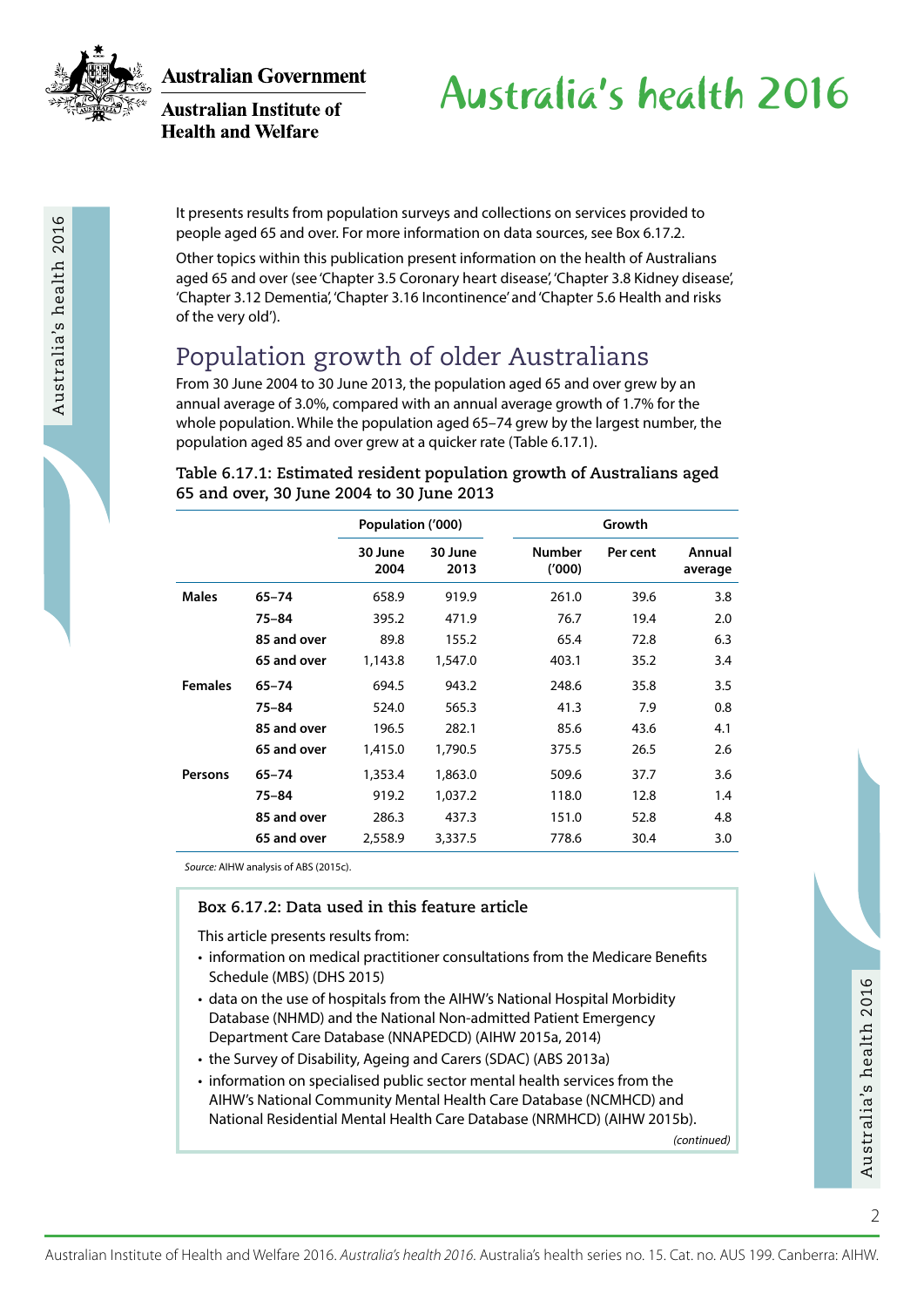

Australia's health 2016

**Australian Government** 

**Australian Institute of Health and Welfare** 

# Australia's health 2016

#### **Box 6.17.2 (continued): Data used in this feature article**

The MBS is an itemised schedule of fees for all medical services that are subsidised by the Australian Government as part of the Medicare Benefits Scheme (DHS 2015). These benefits are based on fees determined for each item (service) provided and, when benefits are paid, statistics are collected on each item.

The NHMD is a compilation of episode-level records from admitted patient data collection systems in Australian hospitals (AIHW 2015a). The episodes of admitted patient care collected in the NHMD are called 'hospitalisations' in this article. The data supplied are based on the NMDS for admitted patient care and include demographic and length of stay information, as well as data on diagnoses of the patients, the procedures they underwent in hospital, and external causes of injury and poisoning. The scope of the NMDS includes all public and private acute and psychiatric hospitals, free-standing day hospitals, and alcohol and drug treatment centres in Australia.

The NNAPEDCD is a compilation of episode-level data for presentations to selected emergency departments (EDs) in Australian public hospitals (AIHW 2014). The data supplied are based on National Minimum Data Set (NMDS) standards and include demographics, triage (urgency) category, waiting times for treatment, and length of time spent in the ED.

The SDAC was most recently conducted by the ABS in 2012 (ABS 2013a). Survey data are created from responses given by a sample of the Australian population. The SDAC data used here focus on the experience of health care use by Australians aged 65 and over who responded in the survey, and exclude people living in cared accommodation and other institutions, or experiencing long-term hospitalisations.

Information in this article on mental health services is taken from the NCMHCD and the NRMHCD (AIHW 2015b). The NCMHCD contains data on community mental health service contacts provided by government-funded community mental health care services, as specified by the Community Mental Health Care NMDS.

The NRMHCD contains data on episodes of residential care provided by government-funded residential mental health services, as specified by the Residential Mental Health Care NMDS.

and other data sources. For instance, the SDAC provides information on the number of<br>
number of people, whereas the NHMD provides information on the number of<br>
hospitalisations. As well, information on hospitalisations rel Care should be taken when comparing different information from data sources on a given topic, particularly where there is information on the SDAC and other data sources. For instance, the SDAC provides information on the number of people, whereas the NHMD provides information on the number of hospitalisations. As well, information on hospitalisations relates to different time periods compared with the SDAC. Data from health services tell a different story (for example, services provided or numbers of hospitalisations) compared with the story that can be told from the SDAC (for example, people's experience of being admitted to hospital during the survey period).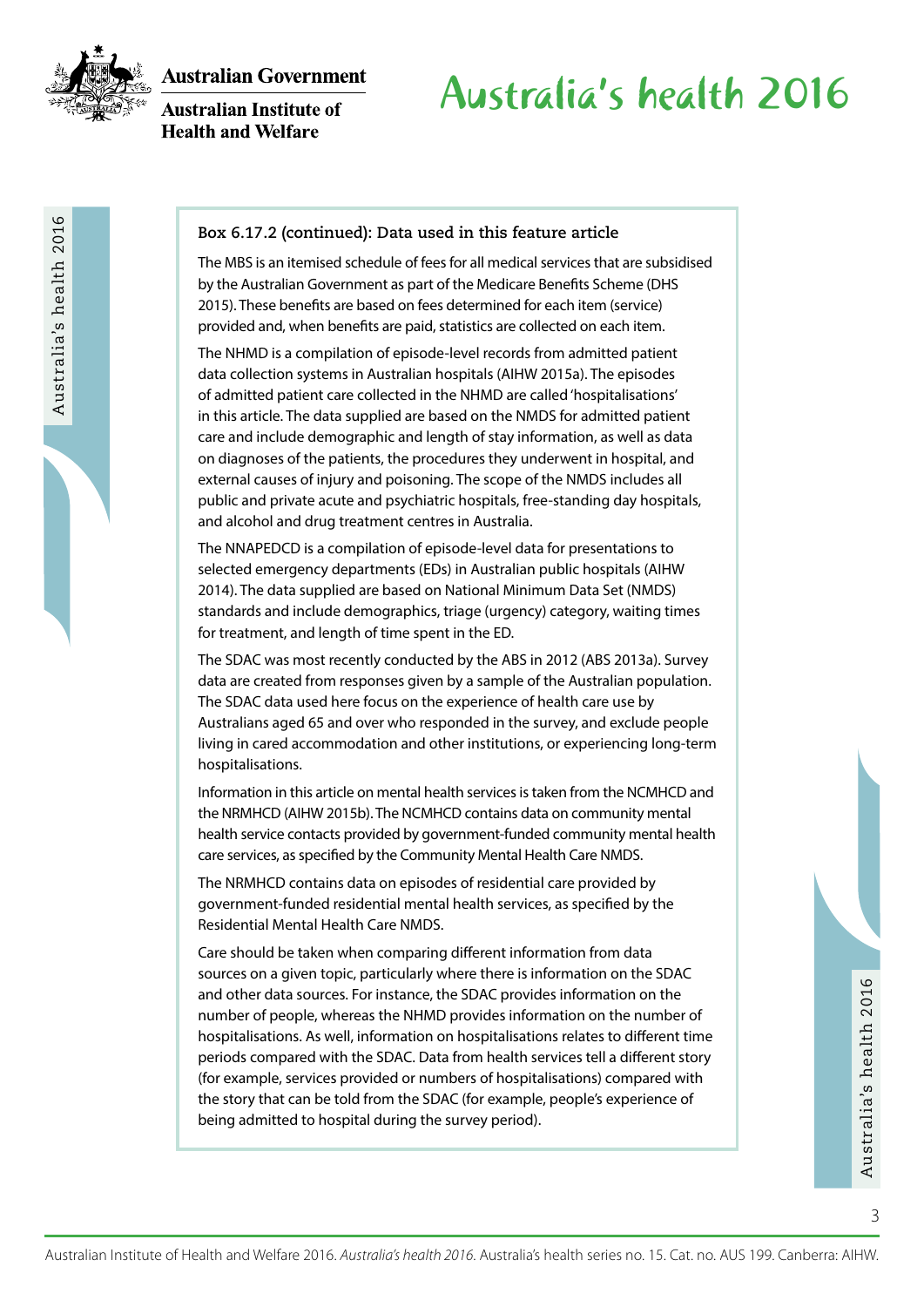

**Australian Institute of Health and Welfare** 

# Australia's health 2016

### General practitioner consultations

In 2014–15, there were almost 35 million general practitioner (GP) attendances claimed through Medicare by people aged 65 and over (28% of the total 123.1 million). Nearly three-quarters (24.5 million) of all GP consultations for older people were brief or standard consultations of less than 20 minutes in duration and took place during normal hours at the GP's consulting rooms. However, for the oldest age group, a large proportion of consultations took place either at home or within an institutional setting (with residential aged care accounting for the majority).

Attendance rates per 1,000 population showed little variation between the age groups for consultations at a GP's surgery, but rates for institutional or home consultations and after-hours consultations both increased with age (Figure 6.17.1).

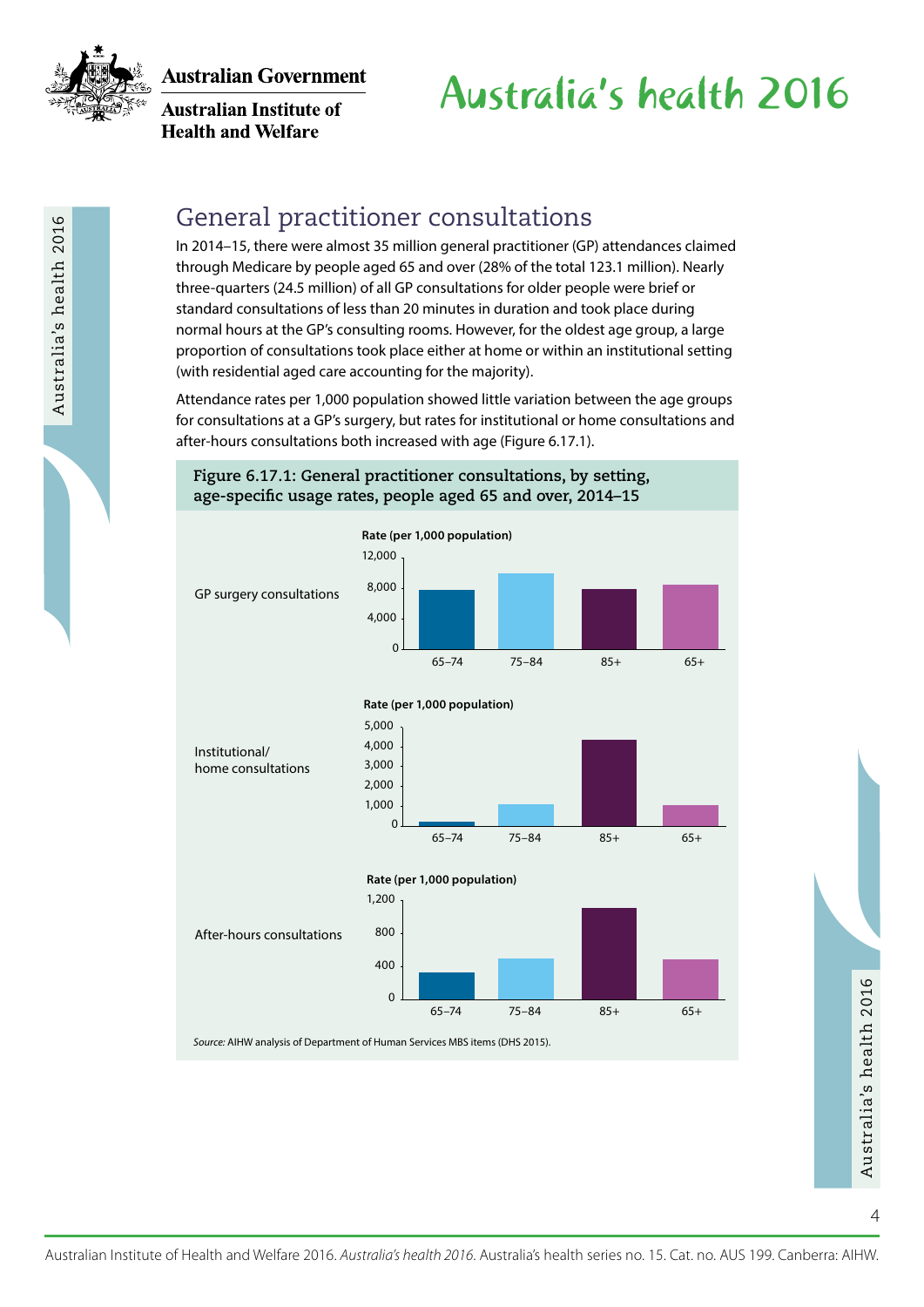

**Australian Institute of Health and Welfare** 

# Australia's health 2016

### Experience of GP use

According to the SDAC, in 2012 most people aged 65 and over had visited a GP in the last 12 months. The likelihood of visiting a GP at all, or for urgent medical care, increased slightly with age (Figure 6.17.2).

People aged 65–74 were more likely to report not being able to get a timely appointment as a reason for not visiting a GP. This age group also reported waiting longer than they felt was acceptable for a GP appointment, in all remoteness areas.

There were few differences between the proportions of men and women who had visited a GP in the last 12 months in 2012. Overall, 95% of men, and 98% of women aged 65 and over, had visited a GP.



*Source:* AIHW analysis of 2012 ABS Survey of Disability, Ageing and Carers.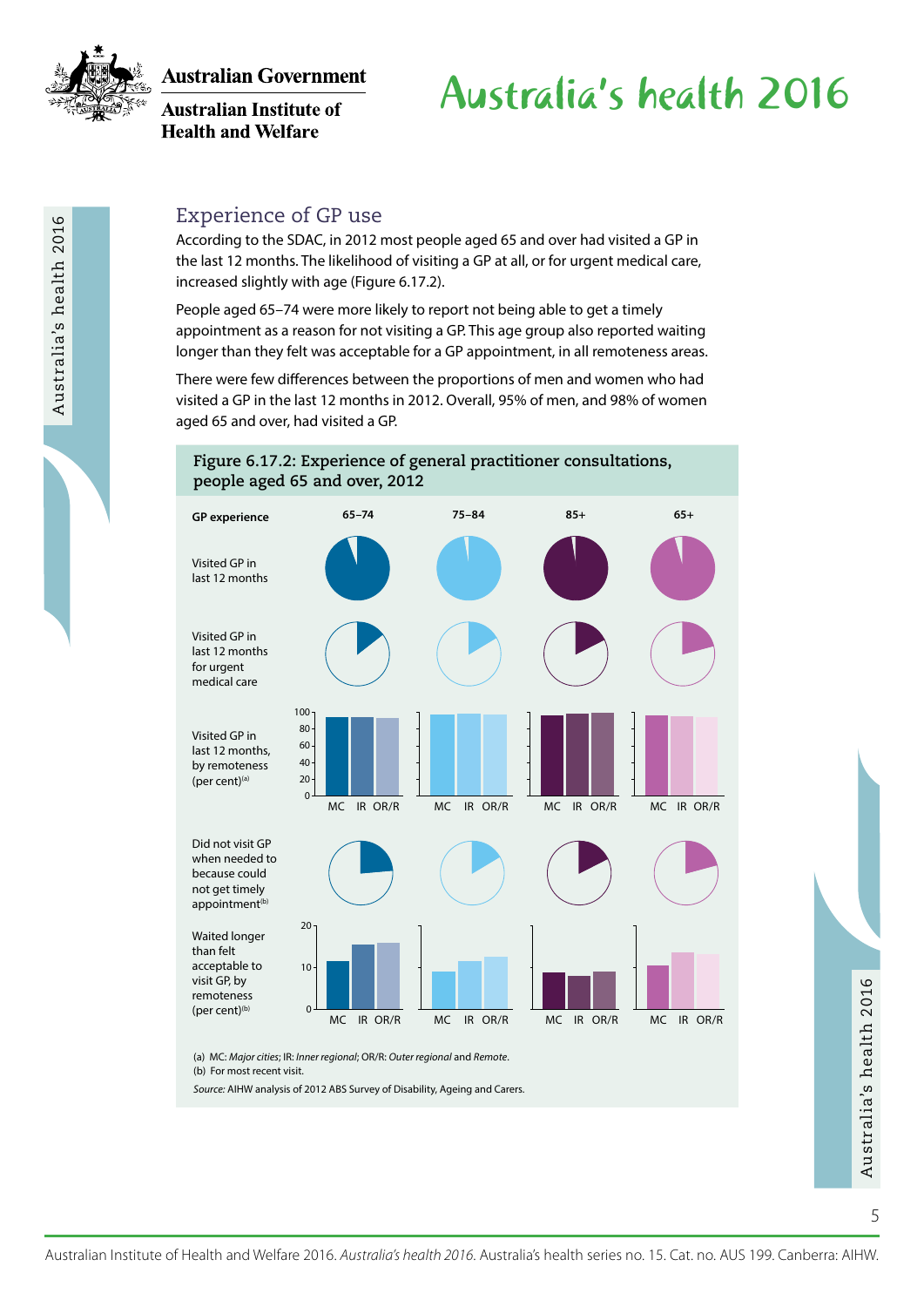

Australia's health 2016

**Australian Government** 

**Australian Institute of Health and Welfare** 

# Australia's health 2016

### Medical specialist consultations

Older people accounted for 12.4 million specialist attendances claimed through Medicare in 2014–15—43% of all such attendances in that year (of which there were 29 million). Age-specific usage rates increased with age among men, but among women, usage rates were slightly higher for those aged 75–84 than for those aged 85 and over (Figure 6.17.3).

#### **Figure 6.17.3: Medical specialist attendances claimed through Medicare, age-specific usage rates by sex, people aged 65 and over, 2014–15(a)**



(a) Medical specialists as defined by the Medical Benefit Schedule Broad Type of Service for Specialist attendances, 'medical specialists'.

*Source:* AIHW analysis of Department of Human Services MBS items (DHS 2015).

### Experience of medical specialist use

The proportion of people in 2012 who had visited a medical specialist in the last 12 months increased with age, according to the SDAC (Figure 6.17.4). Across all age groups, people living in *Major cities* were most likely to have visited a specialist in the last 12 months, with the likelihood of visits declining as remoteness increased.

Men aged 65 and over were somewhat more likely to have visited medical specialists in the last 12 months in 2012 (58%, compared with 52% of women in the same age group). Similar differences were also evident between men and women within each age group—for instance, 64% of men and 52% of women aged 75–84 had visited a medical specialist.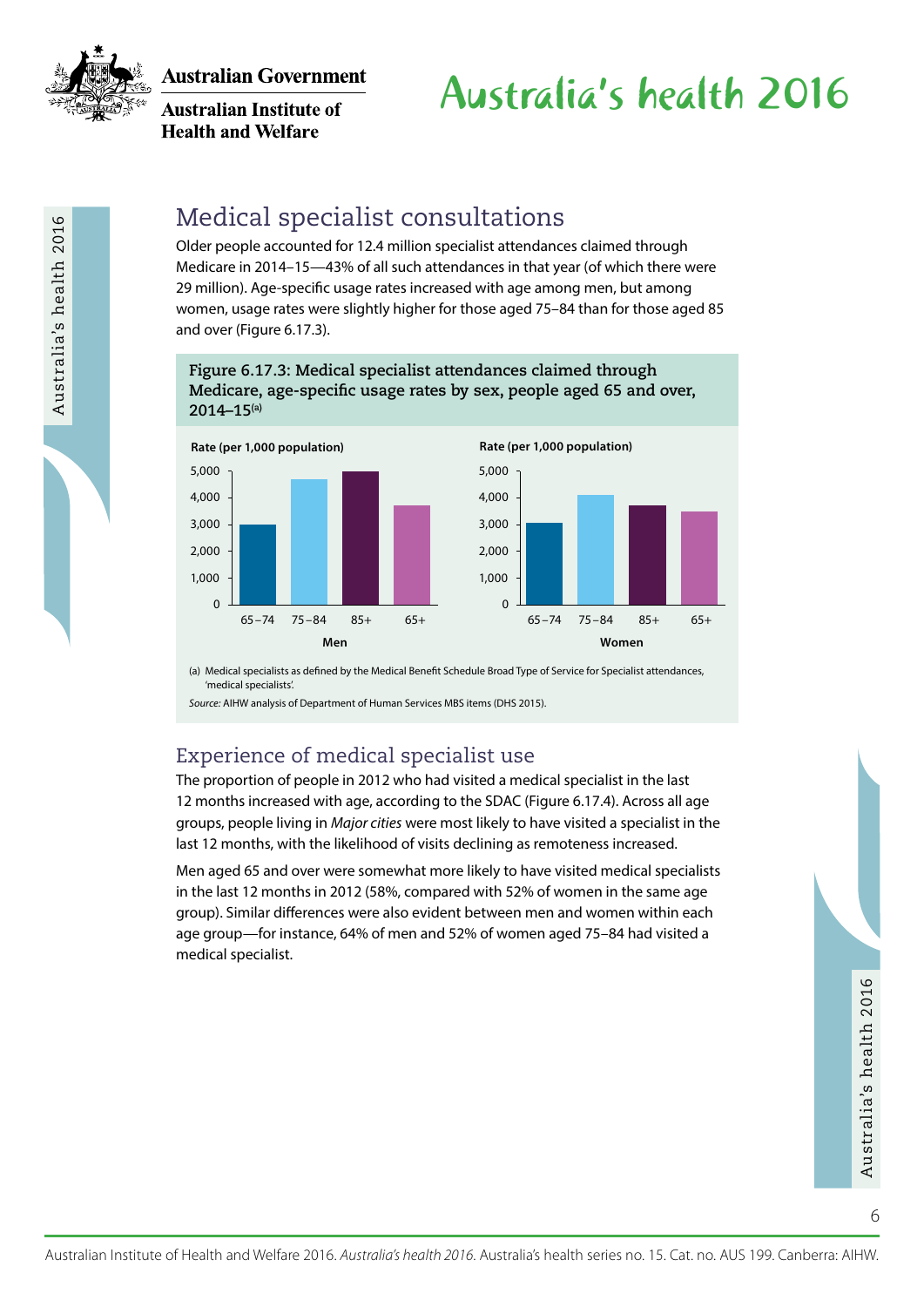

Australia's health 2016

**Australian Government** 

**Australian Institute of Health and Welfare** 

# Australia's health 2016

**Figure 6.17.4: Experience of medical specialist use, people aged 65 and over, 2012**



*Source:* AIHW analysis of 2012 ABS Survey of Disability, Ageing and Carers.

## Experience of dentist use

The proportion of people in 2012 who had visited a dentist in the last 12 months declined with age, according to the SDAC (Figure 6.17.5). Within each age group, this also declined as remoteness increased: people aged 85 and over living in *Outer regional* and *Remote* areas were the least likely of any of these age groups and regions to have visited a dentist in the past 12 months. For those who had not visited a dentist, cost was more likely to be the main reason among the youngest age group.

Among those people who had visited a dentist, in all age groups, the majority had last visited a private dentist. For the small proportion of people who had visited a public dental clinic, wait time varied greatly by age: people aged 75–84 were the least likely to have waited 6 or more months to visit a public dental clinic, while those aged 85 and older were the most likely.

Approximately 51% of men and women aged 65 and over had visited a dentist in the last 12 months in 2012. There were differences between men and women within each age group, but overall, the proportions decreased with age for both genders: 54% of men and 58% of women aged 65–74 had visited a dentist, compared with 44% and 38% for people aged 85 and over.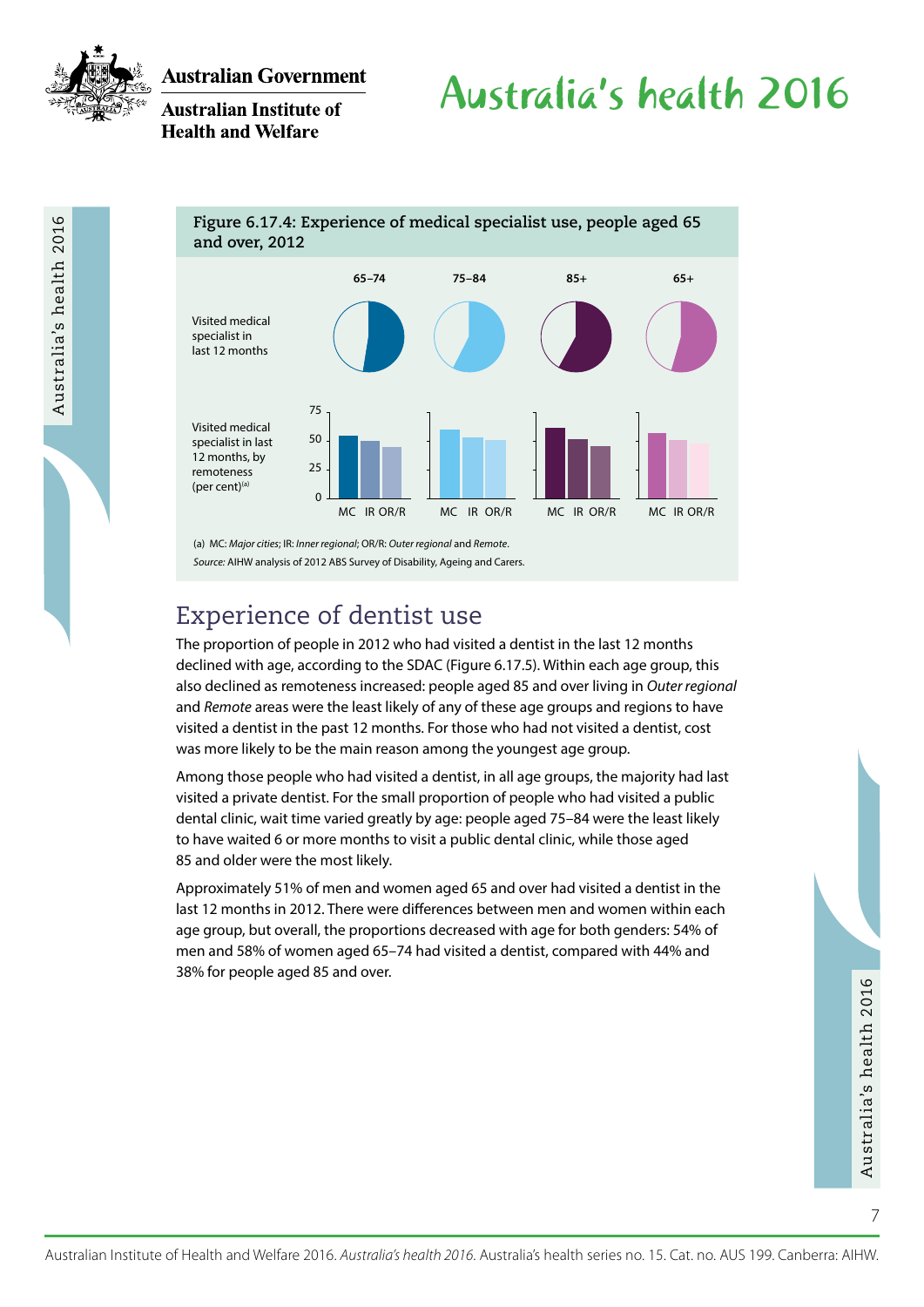

Australia's health 2016

**Australian Government** 

### **Australian Institute of Health and Welfare**

# Australia's health 2016



(b) Excludes people who visited a dentist, or did not state main reason for not visiting a dentist.

(c) For most recent visit.

(d) Excludes people who did not visit a dentist.

(e) Excludes people who did not visit a public dental clinic.

*Source:* AIHW analysis of 2012 ABS Survey of Disability, Ageing and Carers.

## Hospitals

### Emergency department presentations

As with all Australians, visits by Australians aged 65 and over to EDs are often the initial step on a pathway to care as an admitted patient or for other specialised care. Most large public hospitals have an ED, whereas smaller hospitals are less likely to have an ED.

HOS PIIT Calls<br>
As with all Australians, visits by Australians aged 65 and over to EDs are often the initial<br>
step on a pathway to care as an admitted patient or for other specialised care. Most large<br>
public hospitals hav Information from the NNAPEDCD demonstrates that there were 1.4 million presentations of Australians aged 65 and over to EDs in 2013–14, representing 19.6% of all ED presentations that year. Of presentations by older Australians, 576,900 were for people aged 65–74, 516,400 for 75–84 year olds and 317,500 for people aged 85 and over.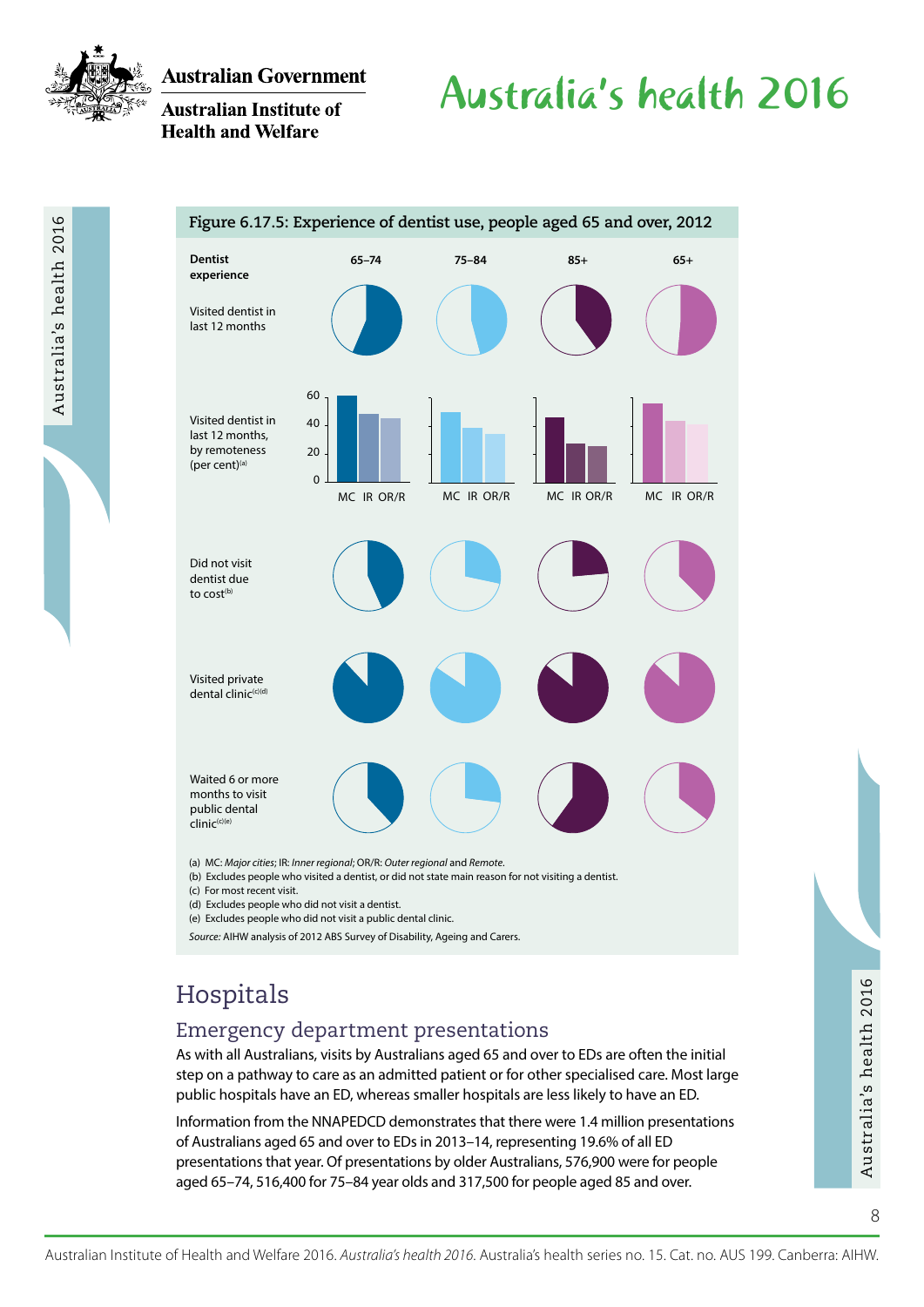

Australia's health 2016

**Australian Government** 

**Australian Institute of Health and Welfare** 

# Australia's health 2016

From 2004–05 to 2013–14, there was an average increase of 6.5% per year in ED usage by Australians aged 65 and over. ED presentations by people aged 85 and over grew the fastest, by 8.3% per year, resulting in ED presentations for this older group more than doubling over the 10 years, from 155,000 to 317,500 (compared with the annual average growth of 6.9% for 65–74 year olds and 5.2% for 75–84 year olds).

In all the years between 2004–05 and 2013–14, there were more presentations to EDs by females aged 65 and over than males. For those aged 65–74, there were more male than female presentations to EDs. In contrast, there were more presentations of females aged 75–84 and 85 and over to EDs than of males.

In 2013–14, the top three diagnoses recorded for Australians aged 65 and over presenting to EDs were *Pain in throat and chest*, followed by *Abdominal and pelvic pain* and *Syncope and collapse* (fainting). *Pain in throat and chest* was the most common diagnosis for patients aged 65–74, followed by *Abdominal and pelvic pain*, and *Cellulitis*. *Pain in throat and chest* was also the most common diagnosis for patients aged 75–84, followed by *Syncope and collapse* and *Abdominal and pelvic pain*. The top three diagnoses for patients aged 85 and over were *Other symptoms and signs involving the nervous and musculoskeletal systems* (mostly for tendency to fall), *Syncope and collapse*, and *Pain in throat and chest*.

EDs in hospitals use 'triage categories' to indicate the urgency of a patient's need for medical and nursing care (see Glossary). The overall distribution of triage categories assigned to Australians aged 65 and over on presentation to EDs was similar in 2004–05 and 2013–14:

- *Resuscitation* (immediate, within seconds)—represented 1.2% (16,500), of presentations in this age group in 2013–14 and 1.5% in 2004–05. The number of presentations grew, on average, by 3.9% per year, with the largest average growth (6.5% per year) being those aged 85 and over.
- *Emergency* (within 10 minutes) care—represented 16.9% (237,700) of presentations in this age group in 2013–14 and 13.8% in 2004–05. The number of presentations grew, on average, by 8.9% per year, with the largest average growth (11.3% per year) being for those aged 85 and over.
- *Urgent* (within 30 minutes) care—represented the largest proportion (41.0%, or 577,600 presentations) of presentations in this age group in 2013–14 and 38.3% in 2004–05. The number of presentations grew, on average, by 7.3% per year, with the largest average growth (9.5% per year) being for those aged 85 and over.
- *Semi-urgent* (within 60 minutes)—represented 32.9% (462,900) of presentations in this age group in 2013–14 and 37.1% in 2004–05. The number of presentations grew, on average, by 5.1% per year, with the largest average growth (6.2% per year) being for those aged 85 and over.
- Australian Institute of Health and Welfare 2016. *Australia's health 2016*. Australia's health series no. 15. Cat. no. AUS 199. Canberra: AHHW.<br>
Australian Institute of Health and Welfare 2016. *Australia's health 2016*. A • *Non-urgent* (within 120 minutes)—represented 8.1% (114,400) of presentations in this age group in 2013–14 and 9.2% in 2004–05. The number of presentations grew on average at 5.0% per year, with the largest average growth (6.7% per year), being for those aged 85 and over.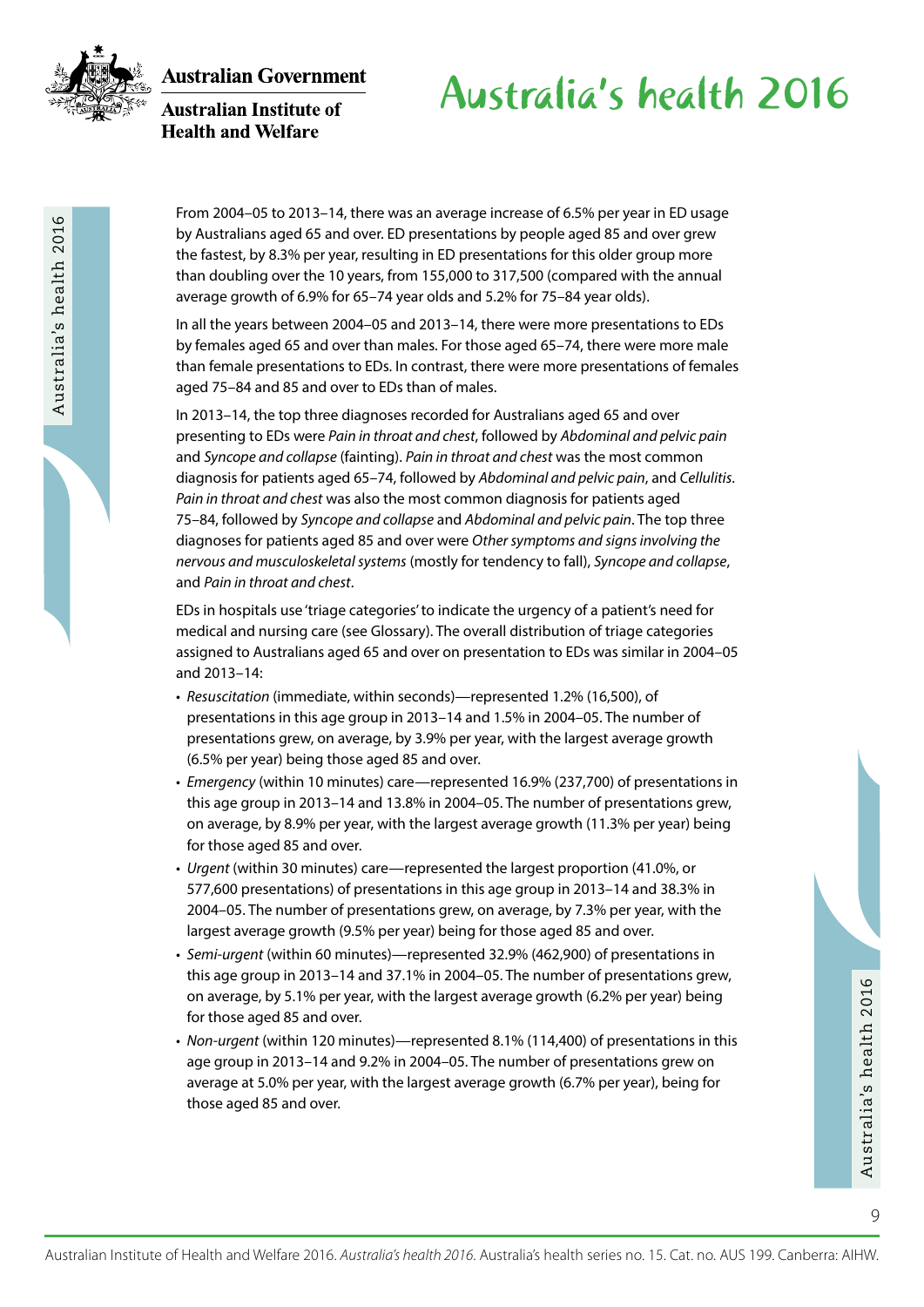

**Australian Institute of Health and Welfare** 

# Australia's health 2016

### Experience of emergency department use

According to the SDAC, the proportion of people in 2012 who reported they had attended an ED in the last 12 months increased for each older age group (Figure 6.17.6). People aged 65–74 were less likely to have attended an ED in the last 12 months, compared with their older counterparts, regardless of geographical region. People aged 85 and over living in *Major cities* were the most likely to have attended an ED. The likelihood of attending the ED three or more times, or of attending for a serious or life-threatening situation, also increased with age.

A similar proportion (18%) of men and women aged 65 and over had attended an ED in the last 12 months. However, 28% of men aged 85 and over reported attending an ED, compared with 22% of women in the same age group. Among people who had attended an ED, approximately 60% of both men and women aged 65 and over reported the seriousness of their condition as the reason. The likelihood of this was highest among men aged 85 and over (69%).



#### **Figure 6.17.6: Experience of emergency department use, people aged 65 and over, 2012**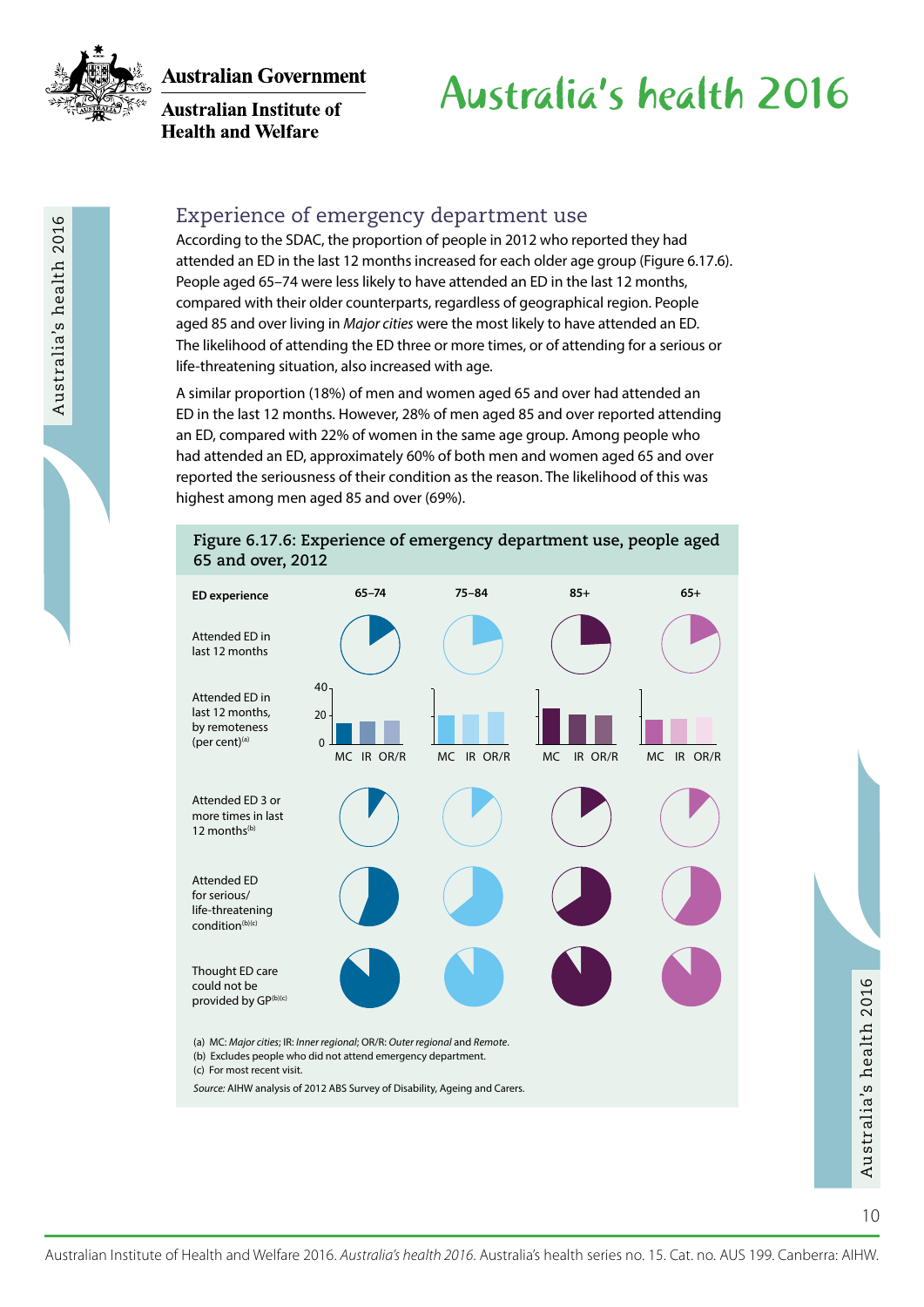

Australia's health 2016

**Australian Government** 

**Australian Institute of Health and Welfare** 

# Australia's health 2016

### Hospitalisations

The AIHW's NHMD shows that, compared with 10 years ago, Australians aged 65 and over accounted for a greater proportion of all hospitalisations—increasing from 35% of all hospitalisations in 2004–05 to 40% in 2013–14. Hospitalisations for older Australians increased on average by 5.2% per year, from 2.5 million hospitalisations in 2004–05 to 3.9 million in 2013–14. The younger two age groups increased by 3.9% each, while hospitalisations for people aged 85 and over increased on average by 7.0% per year (Figure 6.17.7).

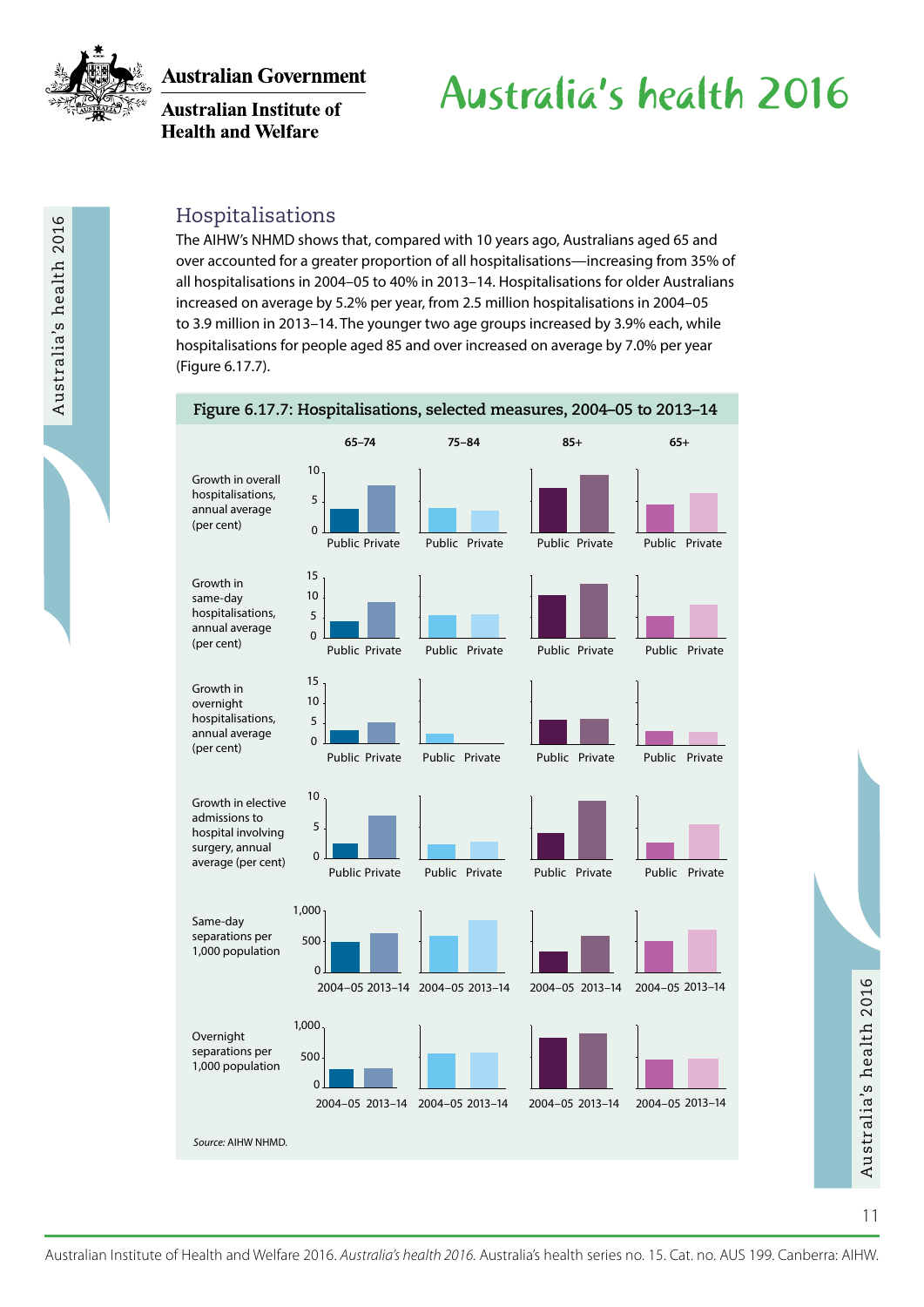

Australia's health 2016

**Australian Government Australian Institute of** 

**Health and Welfare** 

# Australia's health 2016

The yearly increase in hospitalisations of people aged 65 and over in private hospitals was greater, at 6.3%, increasing from nearly 1 million hospitalisations in 2004–05 to 1.7 million in 2013–14. The increase was greatest for people aged 85 and over (9.1%) (Figure 6.17.7).

Patients admitted to hospitals can be discharged on the same day as admission, or go on to stay overnight. For Australians aged 65 and over, same-day and overnight hospitalisations increased, on average, by 6.6% and 3.4% a year, respectively, between 2004–05 and 2013–14. Same-day separations from private hospitals increased by 8.0% per year, compared with 5.3% for public hospitals.

The increases in hospitalisations in the 10 years to 2013–14 were only partly explained by an increased population of Australians aged 65 and over (Figure 6.17.7). Rates of same-day hospitalisations for older Australians increased over the 10 years for each age group, whereas overnight hospitalisation rates in all age groups were about the same in 2004–05 and 2013–14.

In 2004–05 and 2005–06 there were more female than male same-day hospitalisations, but from 2006–07 to 2013–14, there were more male than female same-day hospitalisations.

From 2004–05 to 2013–14 there were more female than male overnight hospitalisations for all Australians aged 65 and over. There were more male overnight hospitalisations for Australians aged 65–74 than female hospitalisations.

Most Australians aged 65 and over are discharged to their place of usual residence after their hospitalisation. However, hospitalisations for older Australians may also end with a transfer to residential aged care. Excluding people for whom residential aged care is already their usual place of residence, these transfers increased by 2.4% per year (and therefore at a lower rate than growth in hospitalisations overall for this age group), from 55,500 in 2004–05 to 68,700 in 2013–14. In 2004–05, 85% of these transfers were from public hospitals, increasing to 89% in 2013–14.

For Australians aged 65 and over, there was a slight increase (0.6% per year on average) in the number of deaths in hospital, from around 56,200 in 2004–05 to 59,200 in 2013–14. This compares with average annual growth in deaths of 1.4% from 2004 to 2013.

Between 2004–05 and 2013–14, the average length of stay in hospital for people aged 65 and over declined for both public hospitals (from 5.3 to 4.0 days) and private hospitals (from 3.6 to 2.8 days) (including same-day and overnight hospitalisations). The average length of stay for overnight separations for all Australians aged 65 and over also declined, from 9.4 to 7.3 days in public hospitals, and from 7.4 days to 6.6 days in private hospitals. The largest decline in the average length of stay was for those aged 85 and over in public hospitals, from 11.5 days in 2004–05 to 8.1 days in 2013–14.

### Type of care received in hospital

aged 85 and over in public hospitals, from 11.5 days in 2004–05 to 8.1 days in 2013–14.<br>
Type of care received in hospital<br>
For Australians aged 65 and over, acute care (medical, surgical and other) was the most<br>
common br For Australians aged 65 and over, acute care (*medical*, *surgical* and *other*) was the most common broad type of care provided in 2013–14, accounting for 92% of hospitalisations for this age group (65–74, 93%; 75–84, 91%; 85 and over, 86%) (Figure 6.17.8). After acute care, rehabilitation was the next most common form of hospital admitted patient care received by older Australians, especially for the 85-and-over group.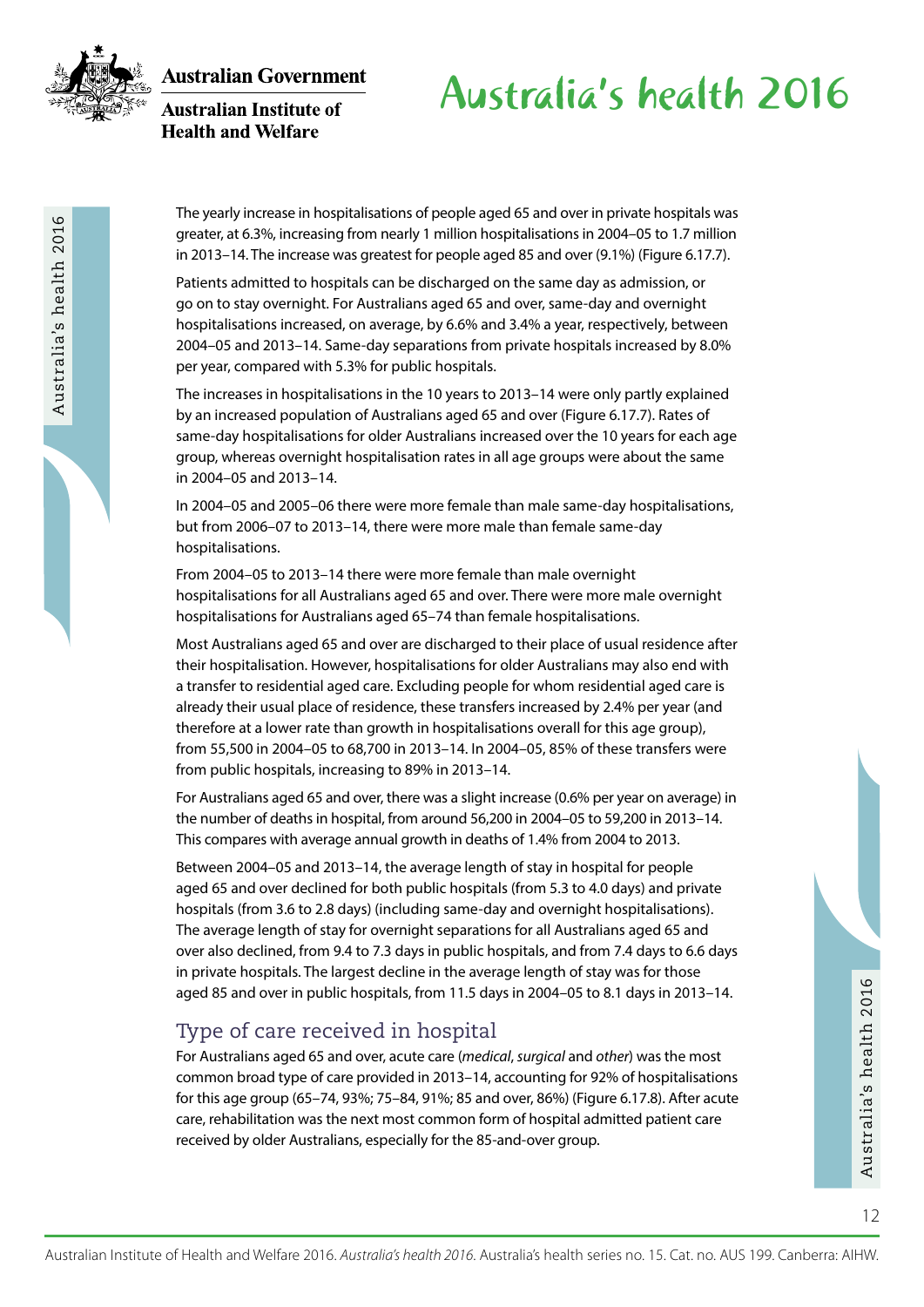

Australia's health 2016

### **Australian Institute of Health and Welfare**

# Australia's health 2016

### **Figure 6.17.8: Hospitalisations for Australians aged 65 and over, by top five ranked broad types of care, 2013–14**

|               | $65 - 74$              | $75 - 84$             | $85+$                 | $65+$                  |
|---------------|------------------------|-----------------------|-----------------------|------------------------|
|               | <b>Acute medical</b>   | <b>Acute medical</b>  | <b>Acute medical</b>  | <b>Acute medical</b>   |
|               | 54%                    | 59%                   | 62%                   | 57%                    |
| $\mathcal{P}$ | <b>Acute Surgical</b>  | <b>Acute Surgical</b> | <b>Acute Surgical</b> | <b>Acute Surgical</b>  |
|               | 24%                    | 22%                   | 19%                   | 22%                    |
| 3             | Acute other            | Acute other           | <b>Rehabilitation</b> | Acute other            |
|               | 15%                    | 10%                   | 8%                    | 12%                    |
| 4             | <b>Rehabilitation</b>  | Rehabilitation        | Acute other           | <b>Rehabilitation</b>  |
|               | 5%                     | $6\%$                 | $6\%$                 | 6%                     |
| 5             | <b>Palliative care</b> | GEM <sup>(a)</sup>    | GEM <sup>(a)</sup>    | <b>Palliative care</b> |
|               | 1%                     | 1%                    | 2%                    | 1%                     |

(a) Geriatric evaluation and management. *Source:* NHMD.

In 2013–14, the main reasons older Australians of each age group (65–74, 75–84 and 85 and over) experienced same-day hospitalisation were for procedures such as care involving dialysis; use of rehabilitation services; radiotherapy; chemotherapy; and palliative care (1.2 million of the total 2.3 million same-day hospitalisations).

Overnight hospitalisations presented a different pattern of care for Australians aged 65 and over in 2013–14. The main reason for hospitalisation of older Australians of each age group (65–74, 75–84 and 85 and over) was *Diseases of the circulatory system*, representing 14.7% (88,800 hospitalisations), 16.5% (96,700) and 16.6% (63,500) respectively. *Injury, poisoning and certain other consequences of external causes* represented an increasing proportion of care as older Australians' age increased: 8.0% (48,600) for those aged 65–74 years, 9.5% (55,600) for 75–84 years and 13.6% (52,000) for 85 and over.

### Elective surgery

Elective hospitalisations for surgery among Australians aged 65 and over also increased between 2004–05 and 2013–14, by 4.6% per year on average (from 512,500 in 2004–05 to 768,500 in 2013–14), which was faster than the growth of this population (3.0%). Most of this increase occurred in private hospitals, growing on average by 5.6% per year (from 322,000 in 2004–05 to 527,600 in 2013–14). Elective surgery hospitalisations in public hospitals also increased, by 2.6% per year. All three age groups' rates of elective hospitalisation for surgery grew faster in private hospitals than in public hospitals (Figure 6.17.7). For both public and private hospitals, this growth was fastest for people aged 85 and over (9.3% for private hospitals, and 4.2% for public hospitals).

Australian Institute of Health and Welfare 2016. *Australia's health 2016*. Australia's health series no. 15. Cat. no. AUS 199. Canberra: All the Material Institute of Health and Welfare 2016. *Australia's health 2016*. Au From 2004–05 to 2013–14, for Australians aged 65 and over, the average annual growth of male elective hospitalisations for surgery was 4.8% (from 254,500 in 2004–05 to 389,600 in 2013–14), while females grew at 4.4% (from 258,000 in 2004–05 to 378,800 in 2013–14). In particular, hospitalisations for males aged 85 and over grew at 8.5% per year, while those for females grew at 7.2% per year.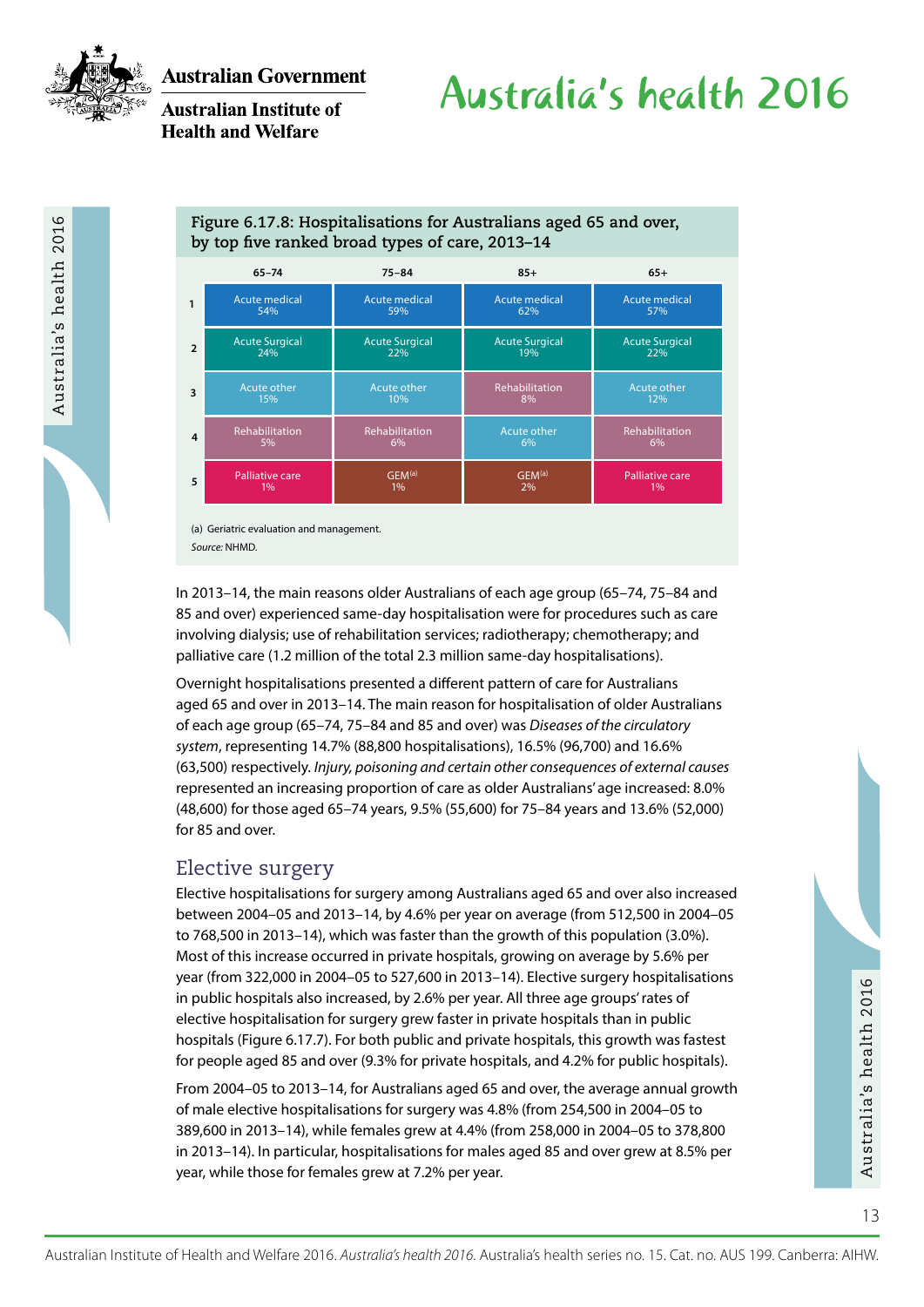

Australia's health 2016

**Australian Government** 

**Australian Institute of Health and Welfare** 

# Australia's health 2016

For Australians aged 65 and over, the three most common procedures in 2004–05 and 2013–14 were *Cataract extraction*, followed by *Cystoscopy* and *Total knee replacement*. This was also the pattern for the 65–74 and 75–84 age groups, although, for Australians aged 85 and over, the top three procedures were *Cataract extraction*, *Cystoscopy*, and then *Total hip replacement*.

### Experience of hospitalisations

In 2012, the likelihood of being admitted to hospital in the last 12 months increased with age (Figure 6.17.9).

The hospital admission rates were similar across all remoteness areas for all people aged 65 and over. However, for *Outer regional* and *Remote* areas, people aged 75–84 were most likely to have been admitted to hospital in the last 12 months, and people aged 85 and older least likely.

A slightly higher proportion of men aged 65 and over had been admitted to hospital in the last 12 months (25%, compared with 22% of women). This was also the case within each age group: 21% of men aged 65–74 had been admitted to hospital (compared with 20% of women in the same age group), rising to 36% of men aged 85 and over (compared with 26% of women).

**Figure 6.17.9: Experience of hospital admissions, people aged 65 and** 



(a) MC: *Major cities*; IR: *Inner regional*; OR/R: *Outer regional* and *Remote*. (b) Excludes people who were not admitted to hospital.

*Source:* AIHW analysis of 2012 ABS Survey of Disability, Ageing and Carers.

## Specialist mental health services

(b) Excludes people who were not admitted to hospital.<br>
Source: AIHW analysis of 2012 ABS Survey of Disability, Ageing and Carers.<br>
Specialist mental health care services can be delivered in a variety of settings, from hos Mental health care services can be delivered in a variety of settings, from hospitals and residential facilities to community-based care and general and specialist practice. The AIHW collates data on state and territory specialised community mental health and on state and territory specialised residential mental health services. Generally, people aged 65 and over use mental health-related services at a lower rate than the total population.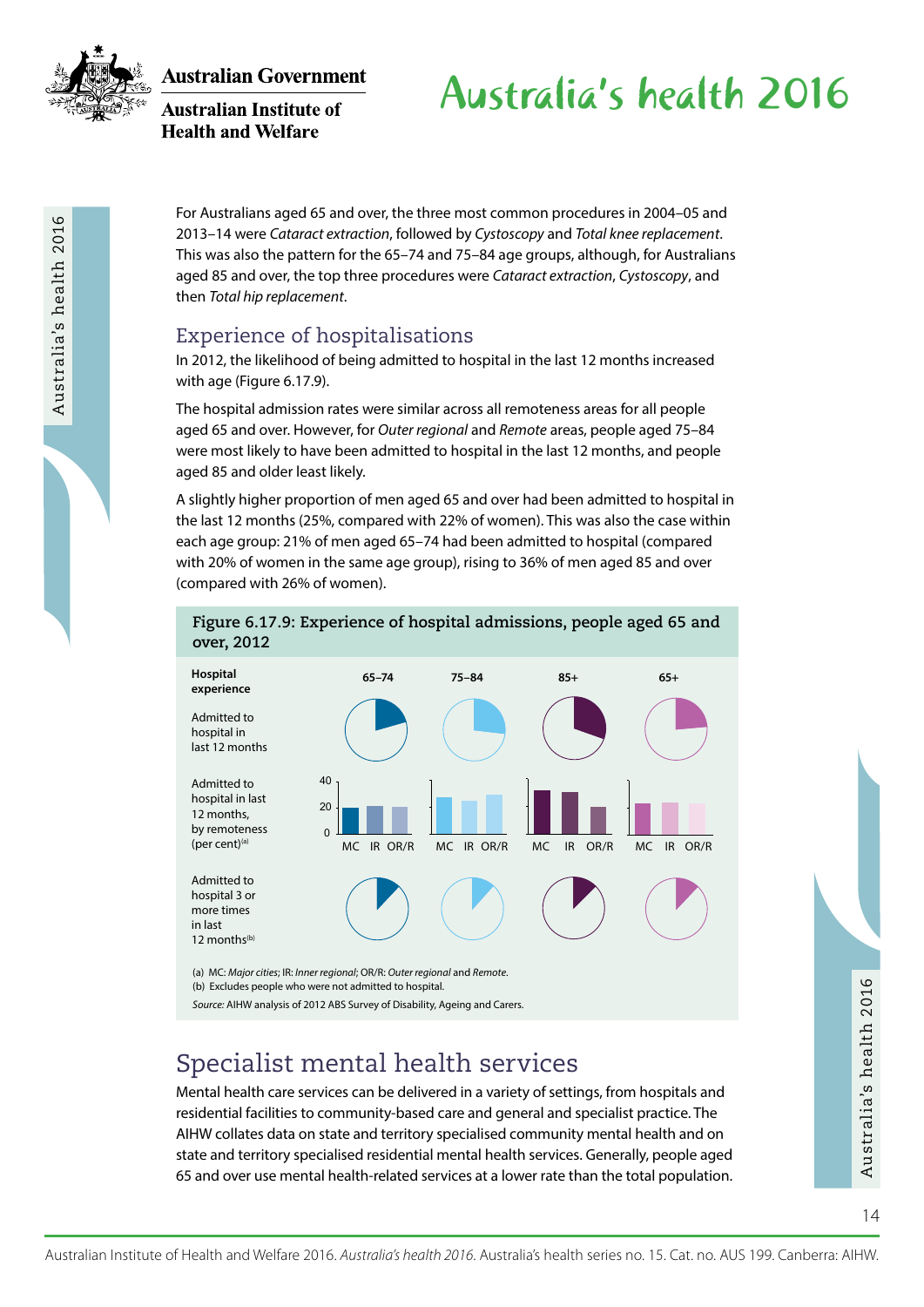

Australia's health 2016

**Australian Government** 

#### **Australian Institute of Health and Welfare**

## Australia's health 2016

Overall, older Australians accounted for around 8.7% of community mental health service contacts in 2013–14, and these service contacts have increased by 4.3% per year on average since 2006–07. More than half of all older people's service contacts in 2013–14 were among people aged 65–74 (54%, or 412,000), with people aged 75–84 accounting for 33% (248,000 contacts) and people aged 85 and over 13% (99,000 contacts).

Between 2006–07 and 2013–14, the rate of community mental health care service contacts for people aged 65 and over increased by an average of 0.9% per year—to 224 per 1,000 population, compared with 374 per 1,000 for the total population. For men aged 65–74, the rate of service contacts increased by 2.7% per year, and by 1.0% for women. The rates changed less for people aged 75–84 (0.1% for men and 0.7% for women), and those for 85 and over increased 0.5% for men and declined 0.1% for women.

Residential mental health care services offer specialist mental health care on an overnight basis in a domestic-like environment. Australians aged 65 and over comprised a small proportion of all episodes of residential mental health care, representing 2.9% (201 episodes, or 5.9 per 100,000 population) in 2013–14, compared with 29.9 per 100,000 of the total population.

There were around 163,000 people aged 65 and over who received Medicare-subsidised mental health-related services in 2013–14, representing 8.7% of all people who received such services. On average, older people received 4.3 services across all provider types (psychiatrists, GPs, psychologists and other allied health professionals—note that people were counted only once in the total, but may have received a service from more than one provider type during the year), compared with 4.7 services for the total population.

In 2012–13, people aged 65 and over accounted for over 22,000 mental health-related ED occasions of service. This represented 11% of all mental health-related occasions, while overall, older people accounted for 20% of all ED occasions of service.

There were 1.1 million people aged 65 and over for whom a mental health-related prescription was dispensed in 2013–14, accounting for 29% of all people. Concerns have been expressed about the higher observed prescription rates of mental health-related medications for older Australians, particularly for antipsychotic medications, which may be being over-prescribed to control challenging behaviours (NPS Medicinewise 2013).

## The effect of income levels on health care use

For Australians aged 65 and over, income generally decreases with age: according to the ABS 2013–14 Survey of Income and Housing, median gross weekly income declined by age for each age group from age 35–44 onwards (ABS 2015b).

The small numbers in the SDAC, particularly among people aged 85 and over. However, analysis for the broader group of people aged 65 and over showed that hospital and ED use decreased as household income levels increased, Detailed analysis of health care use, by age group and income group, is hampered by the small numbers in the SDAC, particularly among people aged 85 and over. However, analysis for the broader group of people aged 65 and over showed that hospital and ED use decreased as household income levels increased, but the likelihood of visiting a medical specialist or dentist, or of consulting multiple health professionals for one condition, was higher among people living in higher-income households (Figure 6.17.10).

The proportion of people with private health insurance also decreased as age increased. Almost two-thirds (59%) of people aged 65–74 had private health insurance, compared with 51% of people aged 75–84, and 42% of people aged 85 and over.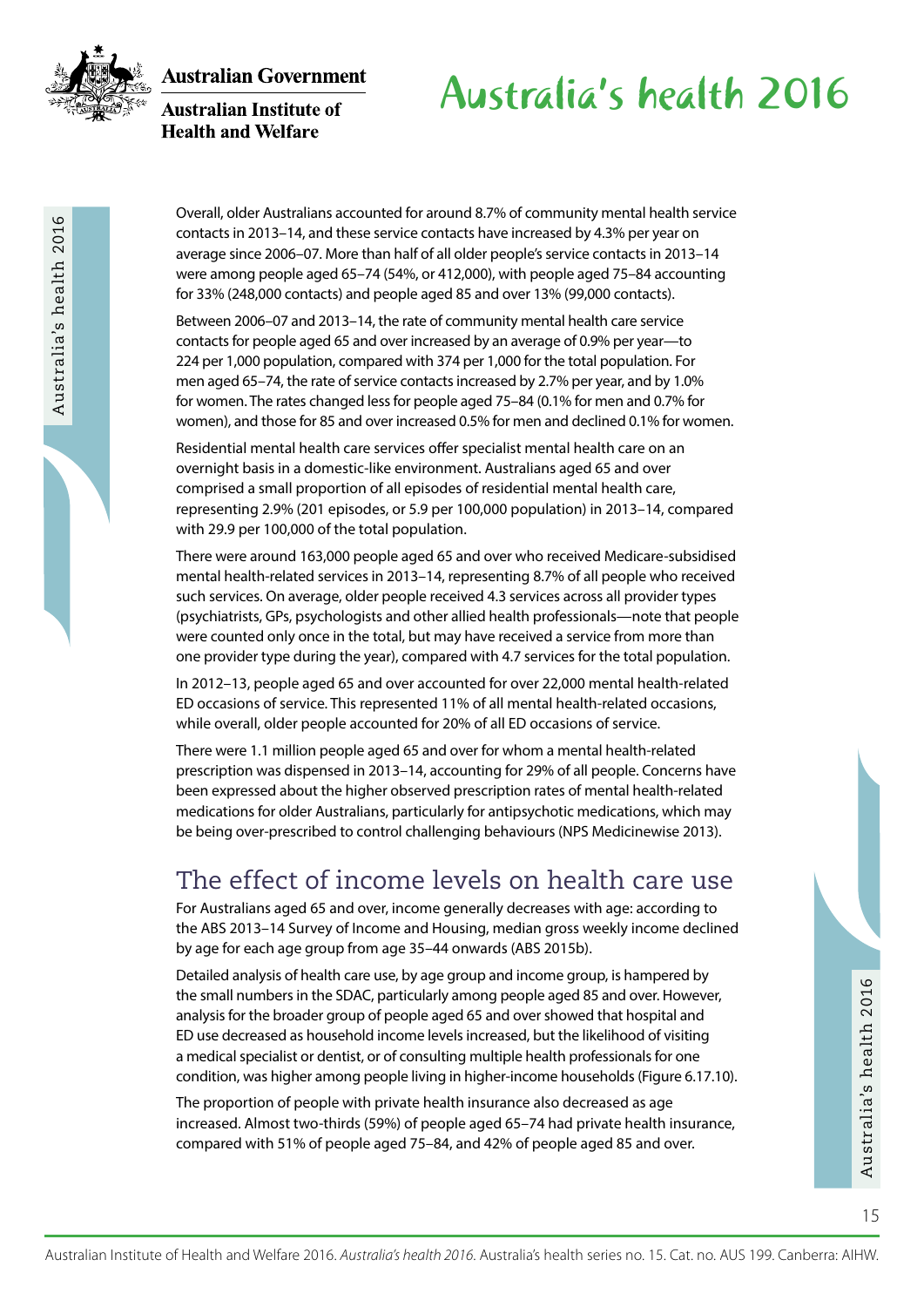

Australia's health 2016

**Australian Government** 

**Australian Institute of Health and Welfare** 

# Australia's health 2016



*Source:* AIHW analysis of 2012 ABS Survey of Disability, Ageing and Carers.

### What is missing from the picture?

Most administrative data sources on health care use are based on individual episodes of care and are maintained separately, so it is not possible to identify multiple episodes for individuals in any data set, or across data sets. Linked data would enable patient pathways to be mapped on an individual level to understand how patients interact with the components of the health and aged care systems. This would provide more accurate information on the effectiveness and appropriateness of the care older Australians receive through the health and aged-care systems. In addition, it would allow diverse populations with specific characteristics to be examined in more depth—such as the health care use of people from non-English speaking backgrounds or people with particular health conditions.

populations with specific characteristics to be examined in more depth—such as the<br>
health cause of people from non-English speaking backgrounds or people with<br>
particular health conditions.<br>
Some research—even large-scale Some research—even large-scale surveys such as the SDAC—excludes older people on certain grounds. Frail older people, older people with comorbid conditions, or older people not living in the community are frequently excluded. This limits the data available, and the extent to which the findings can be generalised.